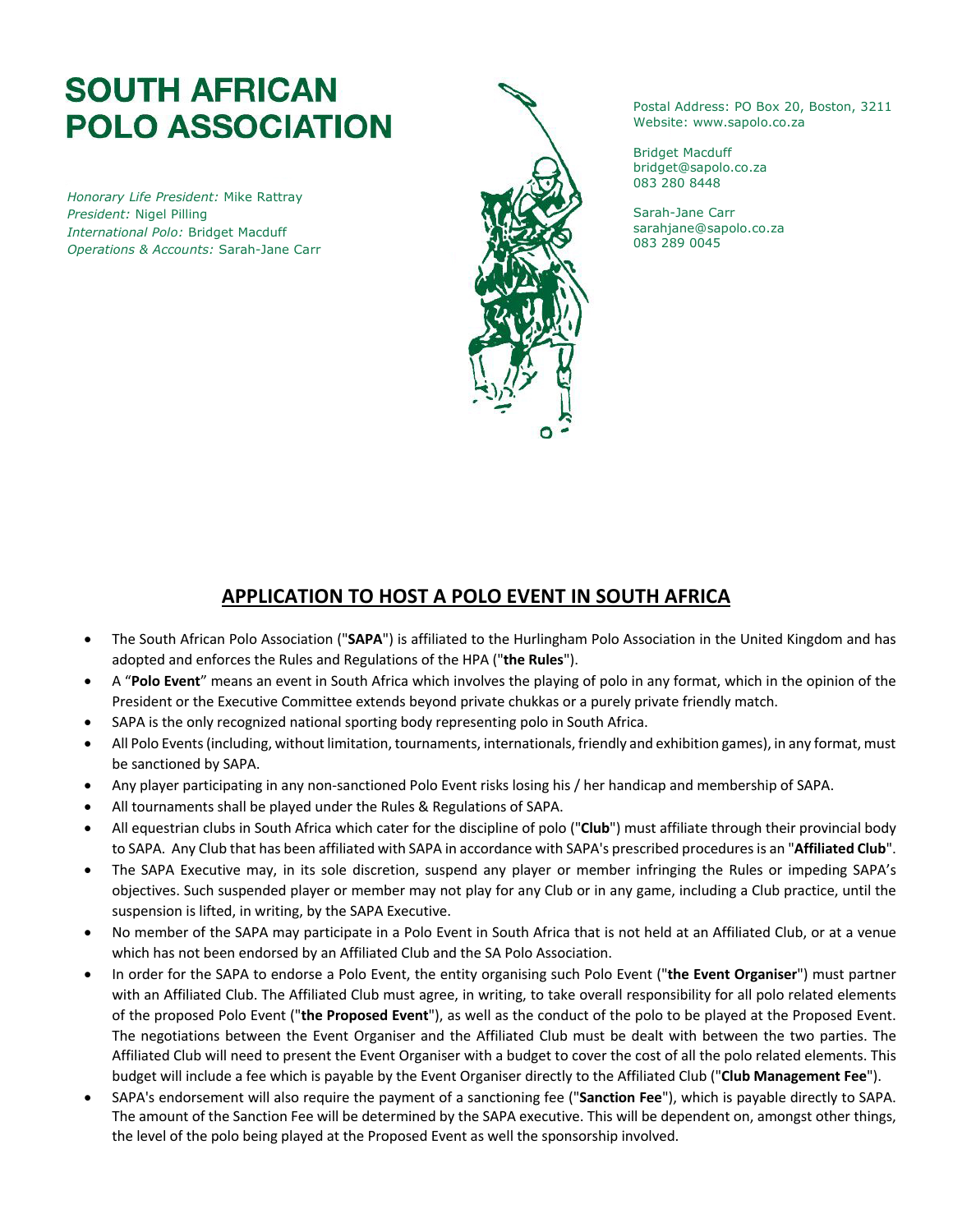- Endorsement of the Proposed Event by the SAPA carries no assumption of responsibility, or duty of care on the part of SAPA to participants or any person connected with the Proposed Event, on any basis whatsoever. To this end, it is required that the Event Organiser or the Affiliated Club provides a written undertaking and indemnity, in terms acceptable to SAPA, which provides for at least the following:
	- o The Event Organiser / Affiliated Club indemnifies SAPA, SAPA's shareholders, directors, officers, employees and / or agents, as the case may be ("**the Indemnified Parties**") in relation to the Proposed Event.
	- o The Event Organiser / Affiliated Club:
		- indemnifies and holds harmless the Indemnified Parties from and against; and
		- shall, on demand, compensate and pay to the Indemnified Parties the amount of any Losses (as defined below) incurred or suffered, directly or indirectly, by an Indemnified Party by reason of, arising out of, resulting from or incurred in connection with:
			- any injury to or death of any person at or arising from the Proposed Event, from any cause whatsoever and howsoever arising (or any claim for such);
			- any loss, damage or destruction to property at or arising from the Proposed Event, from any cause whatsoever and howsoever arising (or any claim for such);
			- the breach of any provision of any agreement pertaining to the Proposed Event (save where SAPA is a party to such agreement and is directly responsible for such breach); and / or
			- any litigation, proceedings or claims by any third party, for whatsoever cause and howsoever arising, in connection with or pursuant to the Proposed Event.
	- $\circ$  For the avoidance of doubt, the above undertaking to compensate applies both to losses resulting from third party claims and damage done directly or indirectly to SAPA itself.
	- $\circ$  The Event Organiser / Affiliated Club shall take out, at its own cost, comprehensive insurance for the Proposed Event, sufficient to cover, *inter alia*, all risks and indemnities provided for herein, as well as public liability insurance for the Proposed Event.
	- o The insurance must include sufficient insurance, through SAPA's approved insurers, to cover the ponies / horses used or anticipated to be used in / at the Proposed Event. Should any injury occur to a hired pony / horse during the Proposed Event, all veterinary and other injury-related costs (including any euthanasia costs) will be borne by the Event Organiser / Affiliated Club.
	- $\circ$  SAPA makes no representations and accepts no responsibility that any public liability insurance taken out by the Event Organiser / Affiliated Club (or the South African Equestrian Federation, to the extent applicable) is, in fact, sufficient.
	- o The Event Organiser / Affiliated Club undertakes to arrange for an ambulance and suitably qualified medical personnel to be available for the Proposed Event, in sufficient number, so as to provide medical attention (if required) to players and/or spectators. As a minimum requirement, medics must include an advanced life support medic to be on duty for the duration of the Proposed Event. The Event Organiser / Affiliated Club must ensure that all medical coverage and facilities (including any required medical insurance) complies with all statutory and regulatory requirements. At least 4 weeks before the Proposed Event is scheduled to take place, the Event Organiser / Affiliated Club must provide proof to SAPA of the medical personnel, ambulances, insurance cover and facilities booked for the event which must, in SAPA's discretion, be satisfactory. SAPA does not represent that these aspects are in fact sufficient or meet all legal requirements. SAPA cannot be held liable, on any basis, for deeming the aspects satisfactory and, in deeming them satisfactory, does not waive or abandon any rights to pursue, nor is SAPA precluded from pursuing, the Event Organiser / Affiliated Club for any claim(s) in relation to the medical personnel, ambulances, insurance cover and facilities booked for the Proposed Event.
- The Event Organiser and Affiliated Club must each further warrant that all horses / ponies used for the Proposed Event will be properly cared for as per the SAPA Pony Welfare guidelines.
- For purposes of the indemnity described above, "**Losses**" means all and any losses, liabilities, claims, demands, amounts awarded, damages (including but not limited to special, indirect and / or consequential damages, such as, without limitation, loss of business or loss of profit), remedial obligations, interest, fines, fees, penalties, costs, and expenses (including all attorney's fees and other costs and expenses actually incurred in defending any claims or matters or in asserting or enforcing any obligation).
- Even though SAPA is not responsible for any aspect of the Proposed Event or the polo to be played at such Proposed Event:
	- $\circ$  SAPA's Regulations and the Rules shall apply as if at an Affiliated Club. This means that all players have to be members of the SAPA, be of a certain handicap to play at certain levels, be properly umpired etc.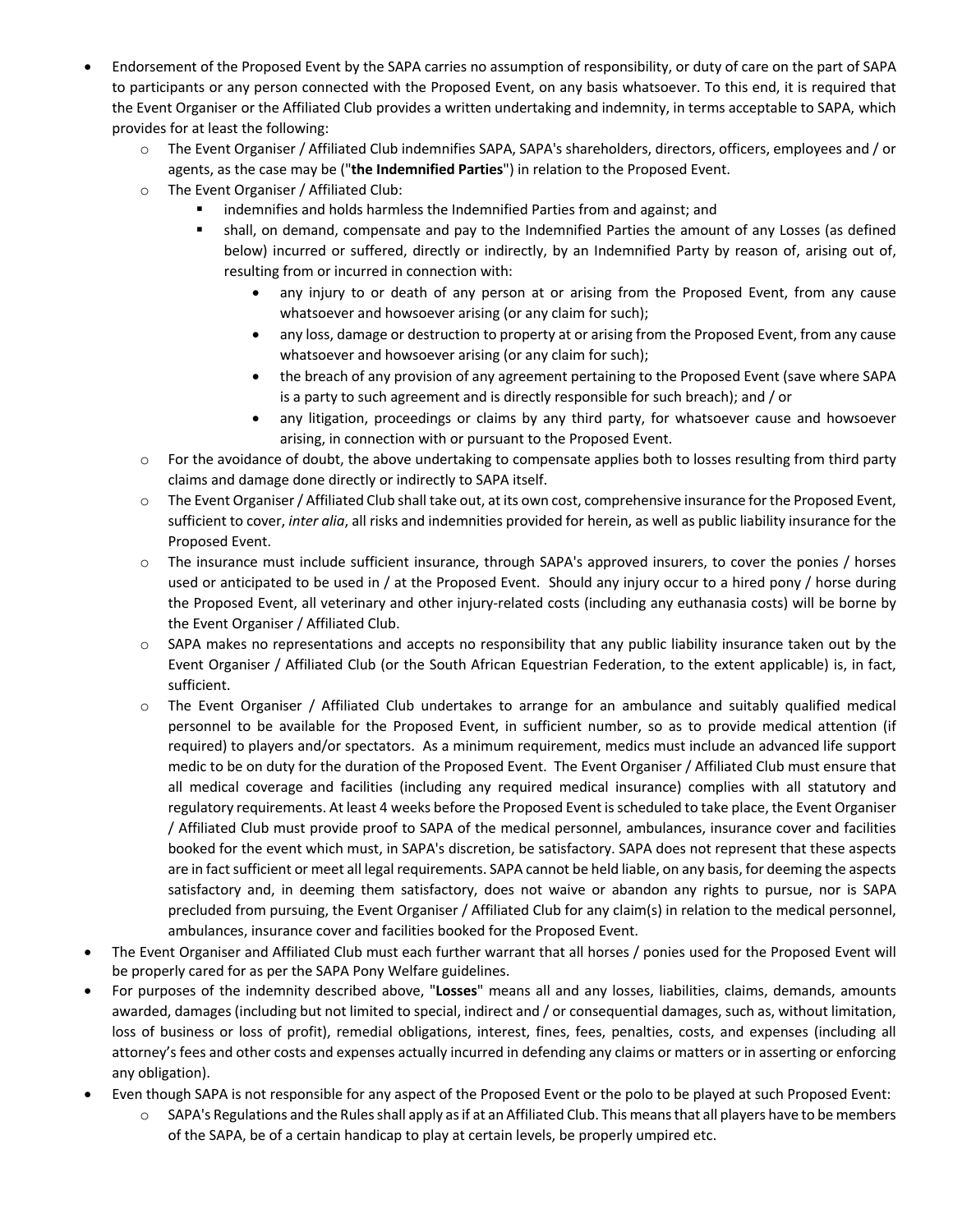- $\circ$  Without detracting from what is stated above, it is the responsibility of the Event Organiser and participants to ensure that there is adequate insurance in place to cover any injuries or liabilities which may be sustained or incurred as a result of their participation.
- o The Event Organiser and Affiliated Club undertake and will ensure that the Proposed Event is lawful and complies with all applicable legal requirements, and that they will comply with any and all conditions attached to any licences or consents issued or required in connection with the Proposed Event, including health and safely and crowd security measures at the venue.
- Any member who plays or umpires at a Polo Event which has not been sanctioned by SAPA will not be covered by any SAPA personal accident insurance or be eligible to apply for any form of assistance from the SAPA in relation to that event. Such members are advised to take out their own insurance and check also that any insurance cover they might have (including horse / pony insurance) is valid for such an unsanctioned event. A member who plays or umpires at a Polo Event which has been sanctioned by SAPA may still not qualify for coverage by any SAPA personal accident insurance- members are advised to contact SAPA in this regard. Regardless as to whether an individual member is covered by SAPA personal accident insurance or not, it is the responsibility of that member to ensure that his / her insurance cover is sufficient for his / her needs.
- SAPA reserves the right, if necessary, to exercise any remedies in law against members who participate in unsanctioned events. Further, in sanctioning a Proposed Event, all participants therein remain subject to SAPA's disciplinary processes, Regulations and the Rules - sanctioning in no way amounts to a waiver by SAPA of any rights it has, including but not limited to rights to discipline or charge members, where necessary.
- If the event is to involve the South African national team at any handicap level, then, in accordance with the South African Equestrian Foundation's regulations, SAPA's selection process will apply.
- SAPA reserves the right to reject, in its sole discretion, any Proposed Event. Without providing a closed list of factors, and without limitation, important considerations include:
	- o whether the sponsor of the Proposed Event conflicts with an existing sponsor of an existing Polo Event;
	- o whether SAPA considers that the involvement of the proposed sponsor is in the best interest of polo;
	- o whether the proposed timing of the Proposed Event conflicts with other Polo Events, or is to be held around the dates on which other Polo Events will be held;
	- o whether the proposed name of the Proposed Event is acceptable, does not conflict with the names of other Polo Events and / or is in the best interests of polo;
	- $\circ$  who the Event Organiser is, their public image, public reputation and / or any history it may have with SAPA and / or polo;
	- $\circ$  who the proposed sponsor is, their public image, public reputation, source of revenue and / or any history it may have with SAPA and / or polo;
	- o whether the Proposed Event is in the best interests of polo, in SAPA's sole discretion
	- o The respective Provincial Chairman will have final sign-off on the condition of the polo field to ensure that it is suitable and safe for the event to take place
- It is stressed that the above is by no means a complete list of all the factors which SAPA will consider when assessing an application for the sanctioning of a Proposed Event.

## **TO APPLY TO HOST A POLO EVENT**

In order to apply to host a Polo Event, please comply with the following process:

- 1. E-Mail the SA Polo Association office the following information:
	- Proposed date/s
	- Proposed name of the event
	- Proposed duration of event
	- Type of polo (4 a side or 3 a side; field or arena; make up of teams)
	- Anticipated number of teams / matches to be played
	- Names of players participating in the matches
	- International or local polo
	- Proposed kit to be worn by players
	- Identities of any sponsors
	- The identity of the Event Organiser